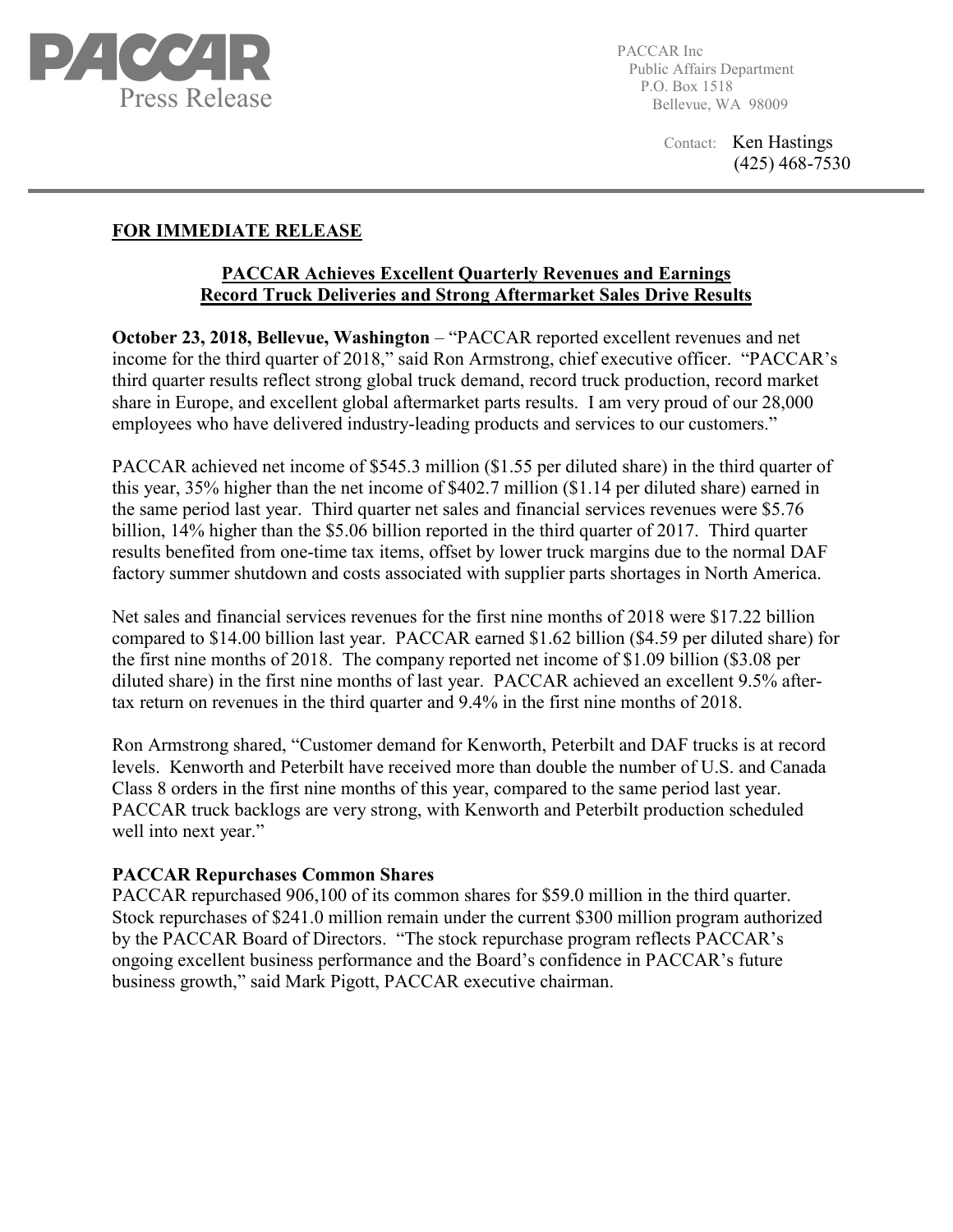## **Financial Highlights – Third Quarter 2018**

Highlights of PACCAR's financial results for the third quarter of 2018 include:

- Consolidated sales and revenues of \$5.76 billion.
- Net income of \$545.3 million.
- PACCAR Parts pre-tax income of \$188.5 million.
- Financial Services pre-tax income of \$78.8 million.
- Manufacturing cash and marketable securities of \$3.79 billion.
- Cash generated from operations of \$728.7 million.
- Record stockholders' equity of \$9.17 billion.

## **Financial Highlights – Nine Months 2018**

Highlights of PACCAR's financial results for the first nine months of 2018 include:

- Consolidated sales and revenues of \$17.22 billion.
- Net income of \$1.62 billion.
- PACCAR Parts pre-tax income of \$574.8 million.
- Financial Services pre-tax income of \$218.7 million.
- Cash generated from operations of \$1.93 billion.
- Medium-term note issuances of \$2.06 billion.

## **Strong Global Truck Markets**

Class 8 truck industry retail sales for the U.S. and Canada are expected to be in a range of 280,000-290,000 vehicles in 2018, 31% higher than in 2017. Class 8 truck industry retail sales in 2019 for the U.S. and Canada are estimated to be in a range of 280,000-310,000 vehicles, which would be one of the strongest markets in history. "Customers are benefiting from the strong U.S. economy and the excellent operating efficiency of Peterbilt and Kenworth trucks," said Gary Moore, PACCAR executive vice president.

"Customer demand for DAF XF and CF vehicles, 'International Truck of the Year 2018,' has propelled DAF's year-to-date above 16-tonne market share to a record 16.6%, compared to 15.1% during the same period last year," said Preston Feight, PACCAR executive vice president. "DAF is the market share leader in the above 16-tonne truck segment in the United Kingdom, Netherlands, Belgium, Poland, Hungary, and Czech Republic, and is the leading import brand in Germany." It is estimated that European truck industry registrations in the above 16-tonne segment will be in the range of 310,000-320,000 units this year, the third best market in history. Registrations in 2019 are projected to result in another excellent market, in the range of 290,000- 320,000 trucks.

## **DAF Displays Electric and Hybrid Vehicles at IAA 2018 Truck Show**

DAF highlighted its leadership in fuel efficiency and advanced powertrain technology by displaying a full range of innovative vehicles at the IAA truck show in Hannover, Germany. DAF showcased its CF Electric and LF Electric heavy- and medium-duty urban distribution vehicles. DAF also presented its CF Hybrid vehicle with the PACCAR MX-11 engine that delivers zero emissions in urban areas.

The DAF CF Electric trucks are field testing with customers this year. Harry Wolters, DAF president and PACCAR vice president, noted, "Throughout DAF's 90-year history, state-of-the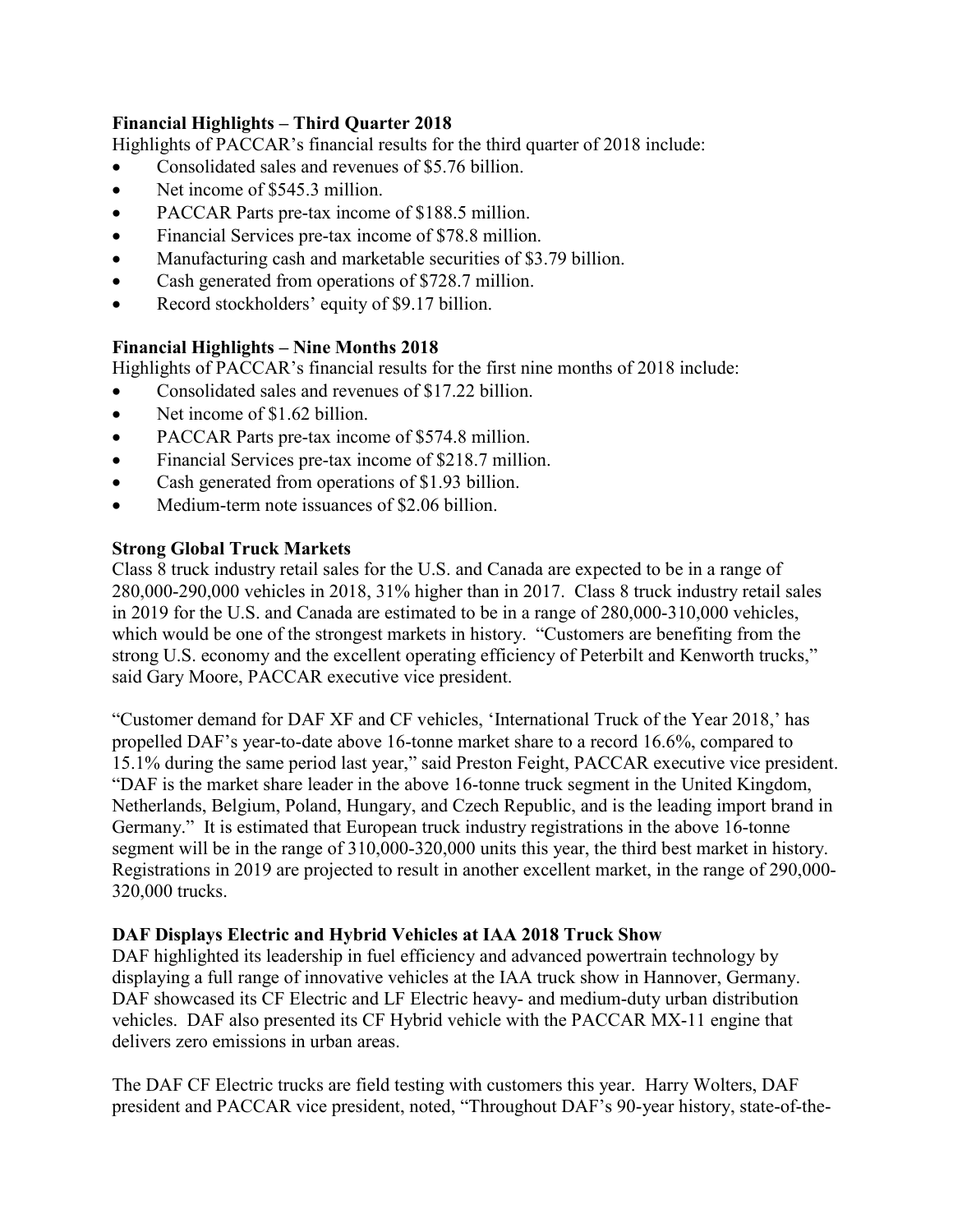art product design and thorough validation processes have driven innovative transportation solutions and industry-leading product quality."



**DAF LF Electric, CF Electric and CF Hybrid Trucks**

## **Kenworth Launches New W990 Truck**

Kenworth introduced the W990, its new conventional truck, in September. The Kenworth W990 is designed to maximize performance in many customer applications including over-the-road and vocational. The Kenworth W990 features the PACCAR MX-13 engine rated up to 510-hp and 1,850 lb-ft of torque, the 12-speed PACCAR automated transmission, PACCAR tandem rear axles, and the Kenworth TruckTech+ connected truck system. "The Kenworth W990's excellent operating performance, timeless styling and premium quality deliver a new industry classic," said Mike Dozier, Kenworth general manager and PACCAR vice president.



**Kenworth W990 Truck**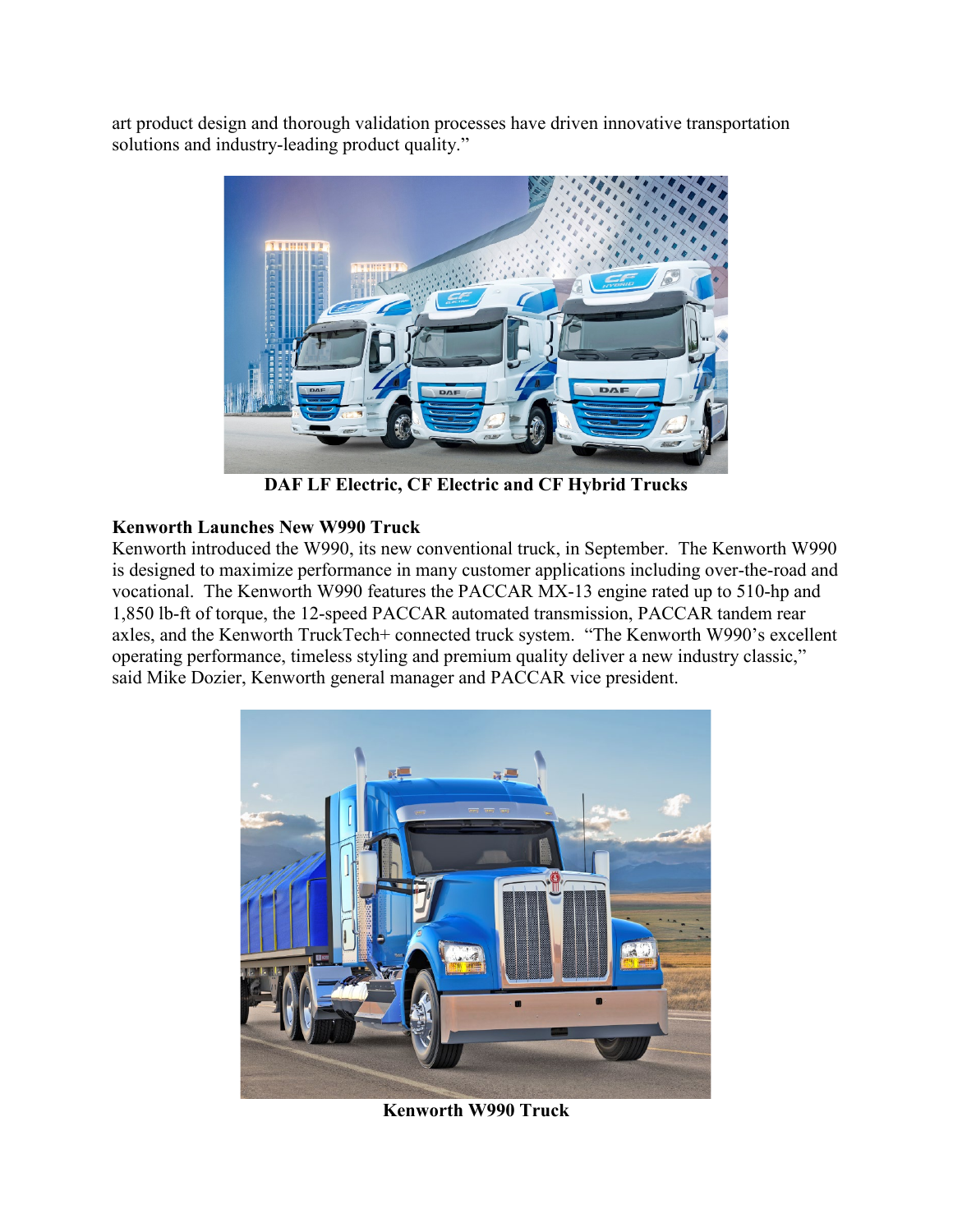**PACCAR Parts Achieves Strong Results and Opens Toronto Parts Distribution Center** PACCAR Parts achieved pre-tax profit of \$188.5 million in the third quarter of 2018, 24% greater than the \$151.8 million earned in the third quarter of 2017. Third quarter 2018 revenues were \$960.1 million, 14% higher than the \$840.0 million achieved in the third quarter last year. PACCAR Parts achieved pre-tax profit of \$574.8 million in the first nine months of 2018, compared to \$453.8 million in the first nine months of 2017. PACCAR Parts' nine-month revenues were \$2.87 billion, compared to \$2.45 billion for the same period last year.

"PACCAR Parts' outstanding sales and profit growth have been driven by investments in new parts distribution centers (PDCs), innovative programs such as national fleet services and PACCAR Genuine and TRP all-makes parts, and a larger PACCAR MX engine parc," said David Danforth, PACCAR Parts general manager and PACCAR vice president.



**PACCAR Parts Distribution Center in Toronto, Canada**

PACCAR Parts opened its new 160,000 square-foot PDC in Toronto this month. The PDC provides enhanced aftermarket support for dealers and customers in Central and Eastern Canada.

# **Capital Investment and Research and Development**

PACCAR's excellent long-term profits, strong balance sheet and intense focus on quality have enabled the company to invest \$6.1 billion in new and expanded facilities, innovative products and new technologies during the past decade. Capital investments are estimated to be \$425-\$475 million and research and development expenses are expected to be \$300-\$310 million in 2018. PACCAR estimates that it will invest \$525-\$575 million in capital projects and \$300-\$330 million in research and development expenses in 2019.

"The company is investing in new truck models, integrated powertrains including diesel, electric, hybrid, and hydrogen fuel cell technologies, aerodynamic truck designs, advanced driver assistance systems, enhanced manufacturing and parts distribution facilities and innovative aftermarket support programs," said Harrie Schippers, PACCAR president and chief financial officer.

# **DAF Honored as Brasil's Leading Truck Brand for Three Consecutive Years**

DAF Trucks was honored by Fenabrave, the Brasilian national dealer association, with the "Truck Brand of the Year" award for the third consecutive year. Fenabrave's members include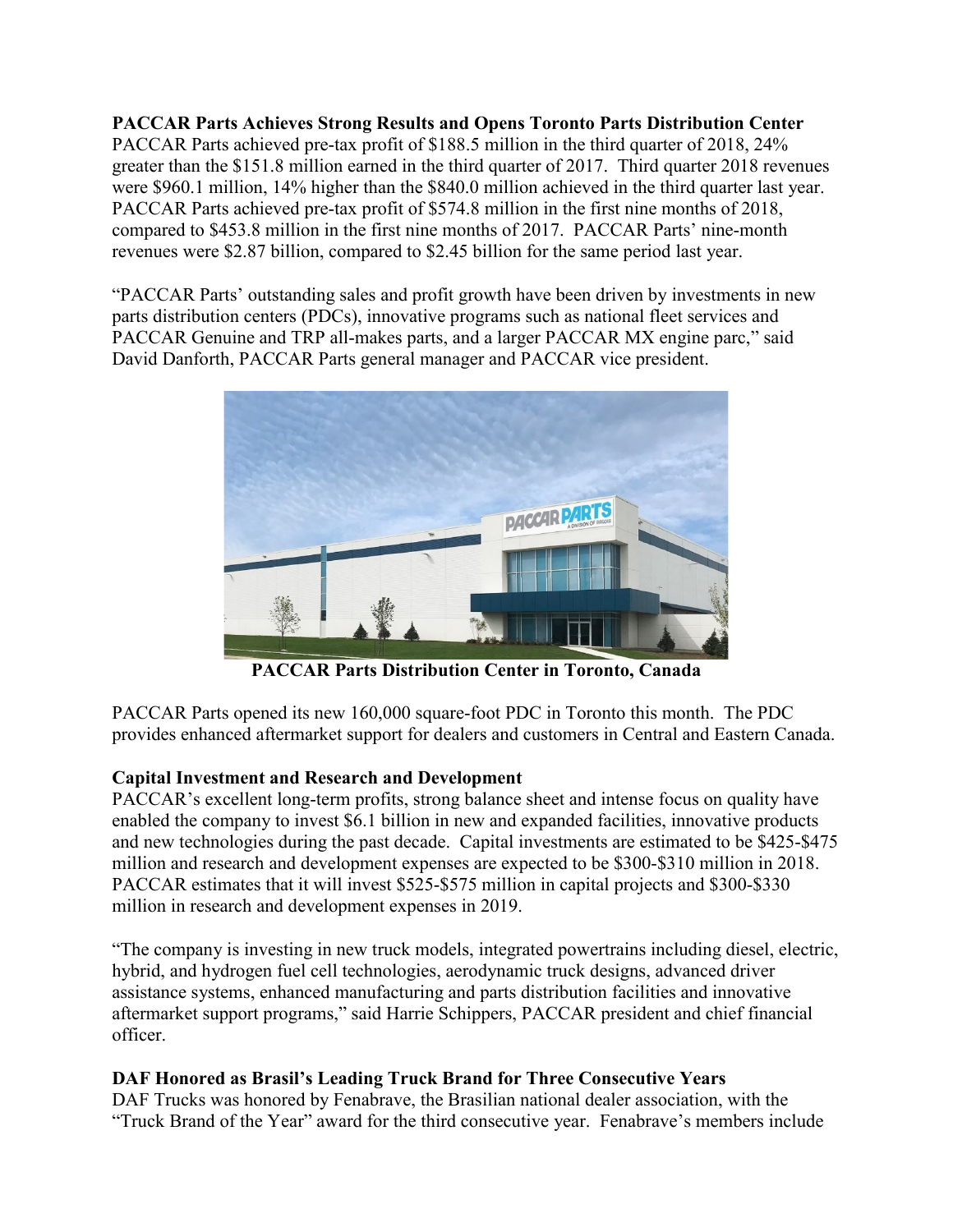dealers of all truck manufacturers competing in the Brasil market. "We are proud to earn this honor from Fenabrave in 2016, 2017 and 2018. DAF Brasil produces industry-leading quality trucks and has an outstanding dealer network," commented Marco Davila, PACCAR vice president. "DAF has increased its market share in the above 40-tonne truck segment in each of the last five years, achieving 6.7% year-to-date market share this year."



PACCAR has had a strong presence in South America for over 30 years. PACCAR is investing over \$50 million in the region in new truck products, DAF factory enhancements and a new PDC in Brasil. PACCAR Parts recently opened a PDC in Panama City, Panama to enhance parts availability for dealers and customers. Mike Kuester, PACCAR assistant vice president, said, "Our South American dealers have invested over \$35 million in their dealerships and opened 16 TRP stores across the region to drive sales growth of premium-quality Kenworth and DAF trucks and aftermarket parts."

## **Financial Services Companies Achieve Good Results**

PACCAR Financial Services (PFS) offers competitive retail financing to Peterbilt, Kenworth and DAF dealers and customers. PFS has a portfolio of 192,000 trucks and trailers, with total assets of \$14.09 billion. PacLease, a major full-service truck leasing company in North America and Europe, with a fleet of 37,000 vehicles, is included in this segment.

PFS achieved good profits during the third quarter and first nine months of 2018 due to excellent portfolio performance and higher used truck pricing. PFS earned \$78.8 million in the third quarter this year compared to \$70.6 million earned in the same period last year. Third quarter 2018 revenues were \$339.9 million compared to \$328.2 million in the same quarter of 2017. For the nine-month period, PFS pre-tax income was \$218.7 million in 2018 compared to \$189.8 million last year. Nine-month revenues were \$1.01 billion in 2018 compared with \$936.7 million for the same period a year ago.

"PFS' portfolio performed well during the third quarter of 2018," said Bob Bengston, PACCAR senior vice president. "Demand for used trucks has been buoyant this year due to strong U.S. economic and freight growth. Kenworth and Peterbilt used truck values increased more than 10% in the third quarter compared to the same period last year. Kenworth and Peterbilt truck resale values continue to command a 10-20% premium over competitors' trucks."